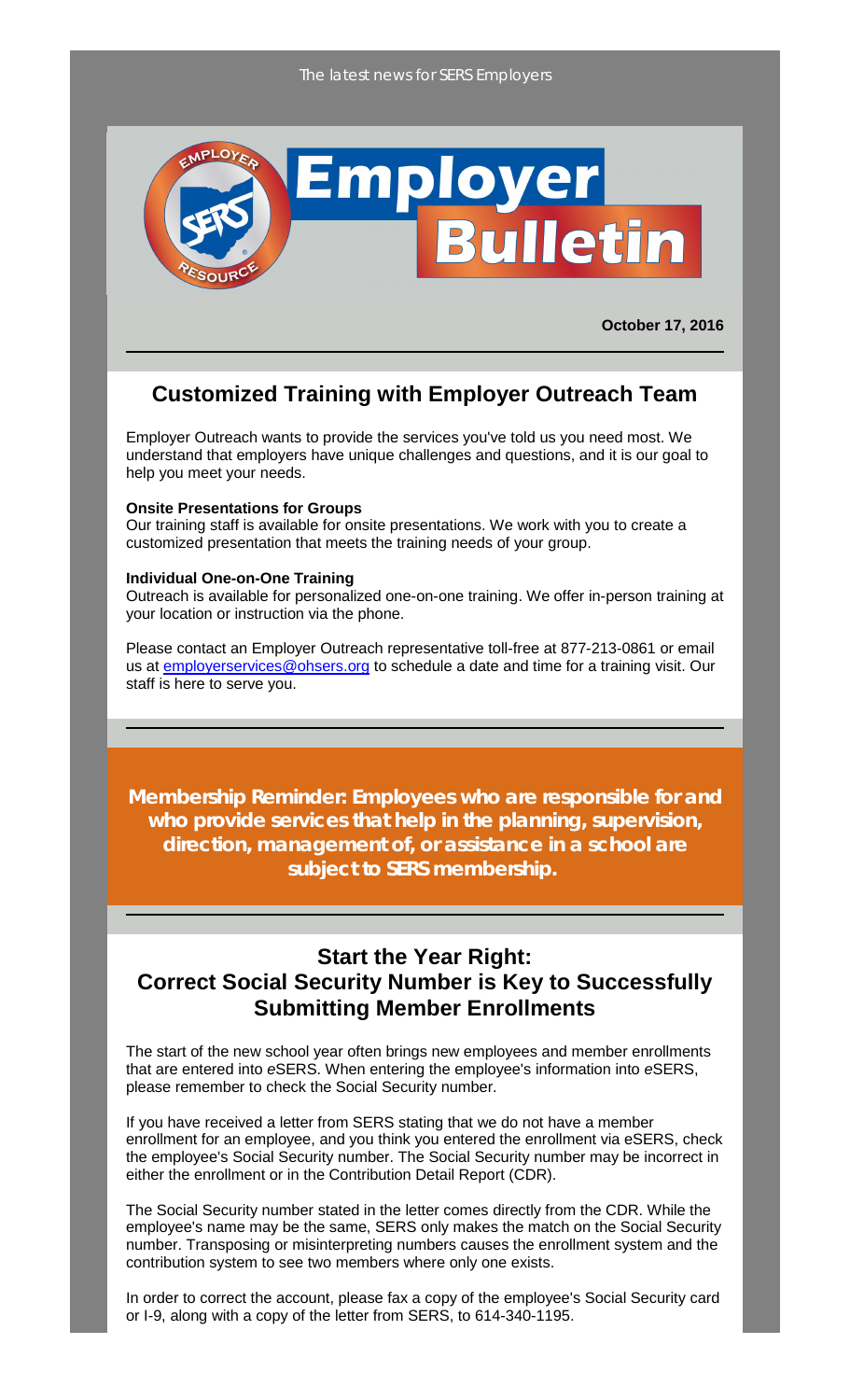To prevent the error from happening again the following month, you will need to correct your records if the incorrect Social Security number is in your CDR.

### **Don't Forget about the Lookup Function**

Use the "Lookup" function on the *e*SERS Member Enrollment Application to check if you have enrolled a new employee.

To use the function, log into *e*SERS, choose the Member Enrollment Application, and click the "Lookup" button at the bottom of the screen.

From there, a separate screen will populate for you to enter the member's Social Security number. Once you hit enter, *e*SERS will let you know if the member has been entered into our system for your district.

Please Note: If you have sent member enrollments through the Upload Member Enrollment File Application, the "Lookup" button will not populate the member enrollment in question.

## **101 Workbook Available**

The 2016 Employer 101 Workbook is now available on the SERS website at [www.ohsers.org/employers-home.](http://www.ohsers.org/employers-home) The workbook provides easy-to-find information on the roles and responsibilities of employers, and it covers topics ranging from membership and member enrollments to covered compensation, reporting, and payment.

# **Web Series Continues**

The new Employer Web Series will offer videos on a variety of topics for employers.

Currently, there are two videos that assist employers with completing certifications.

The newest video, "Completing an Employer Certification of Final Deposits: Refund, Reemployed Retiree Payment, and Beneficiary Lump Sum Annuity," helps employers in certifying applications for a refund.



You can watch the videos [here.](https://www.youtube.com/playlist?list=PLjyUfEK-eC2YW8k7Hw1tlBKp6ZzaBYgBp)

Both videos also can be accessed at www.ohsers.org/employer-video-center.

# **Need Audit Resources?**

Almost any resource necessary for your 2016 audit needs, including the Minimum Compensation Amount and Employer Contribution Allocation, can be found on our [website.](http://www.ohsers.org/) Just click the "Audit Resources" tab under the "Employers" section.

Among the available resources are *The Comprehensive Annual Financial Report*, which contains detailed information about SERS' financial operations, including stewardship of funds, and compliance with all legal requirements from the state from July 1 to June 30, and information required by the Governmental Accounting Standards Board Statements 27 and 45.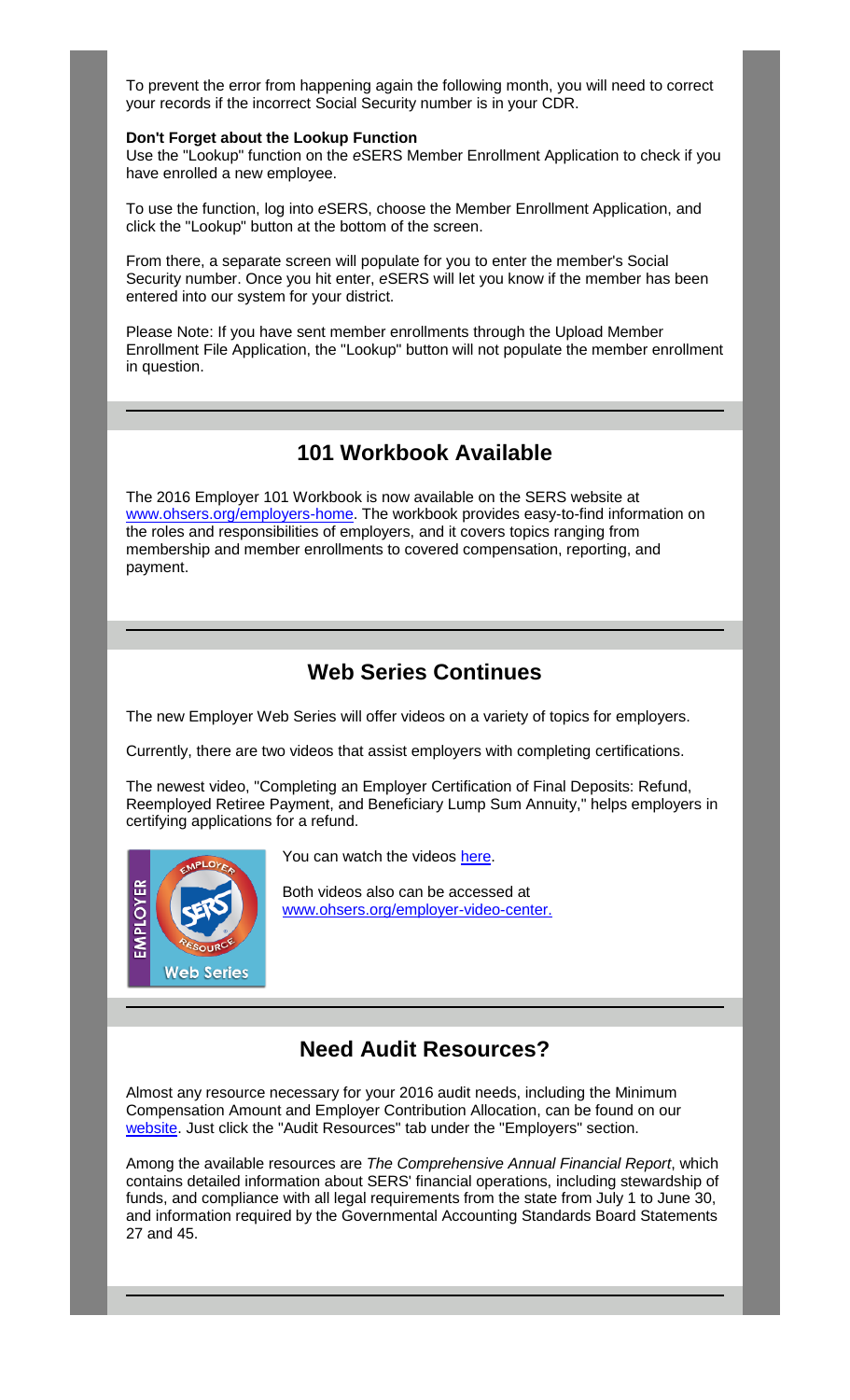### **Awards Again this Year for CAFR and SAFR**

For the 31st consecutive year, SERS received the Certificate of Achievement for Excellence in Financial Reporting from the Government Finance Officers Association of the United States and Canada (GFOA) for its *Comprehensive Annual Financial Report* (CAFR).

In addition, to the award for its 2015 CAFR, SERS also received GOFA's Award for Outstanding Achievement in Popular Annual Financial Reporting for its *Summary Annual Financial Report* (SAFR). This was the third year the SAFR was submitted for the award.



## **Decision Regarding Pension Reform Reached at Board Meeting**

SERS' staff and Board of Trustees have been discussing pension reform options targeted at achieving a 90% funded status. An improved funded status helps provide protection during an economic recession and allows more money for health care funding.

The Board asked SERS' actuary to assess the impact of several different cost of living adjustment (COLA) changes on the System's funded status, and their effects on members and retirees.

Adjusting the COLA is not an unusual practice. Since it was introduced in 1971, the COLA has been adjusted nine times, depending on the economic conditions.

After further deliberations and extended discussions with advocacy groups, the Board decided at its September meeting to replace the current 3% COLA with a COLA based on the Consumer Price Index capped at 2.5%, as well as options to implement a 4-year waiting period for new retirees, and temporarily suspend COLAs for retired members and benefit recipients for three years.

The Board also may adjust the COLA if its actuary determines that an adjustment does not materially impair the fiscal integrity of SERS or is necessary to preserve it.

# **It's Board Election Time**

Two employee-member seats are up for election with the terms beginning July 1, 2017, and ending June 30, 2021. Any member of SERS, other than a disability benefit recipient, is eligible to run for a seat.

To be considered, the following requirements must be met:

- Obtain signatures of 500 SERS members on a nominating petition provided by SERS with no fewer than 20 signatures of members from each of at least 10 counties where those members are employed
- Make sure that each signing member indicates his or her employer, county of employment, and last four digits of his or her Social Security number
- Begin gathering signatures on or after Sept. 2, 2016
- Deliver petitions with original signatures and a completed original Certification Form to the SERS office no later than 4:30 p.m., EST, Dec. 2, 2016